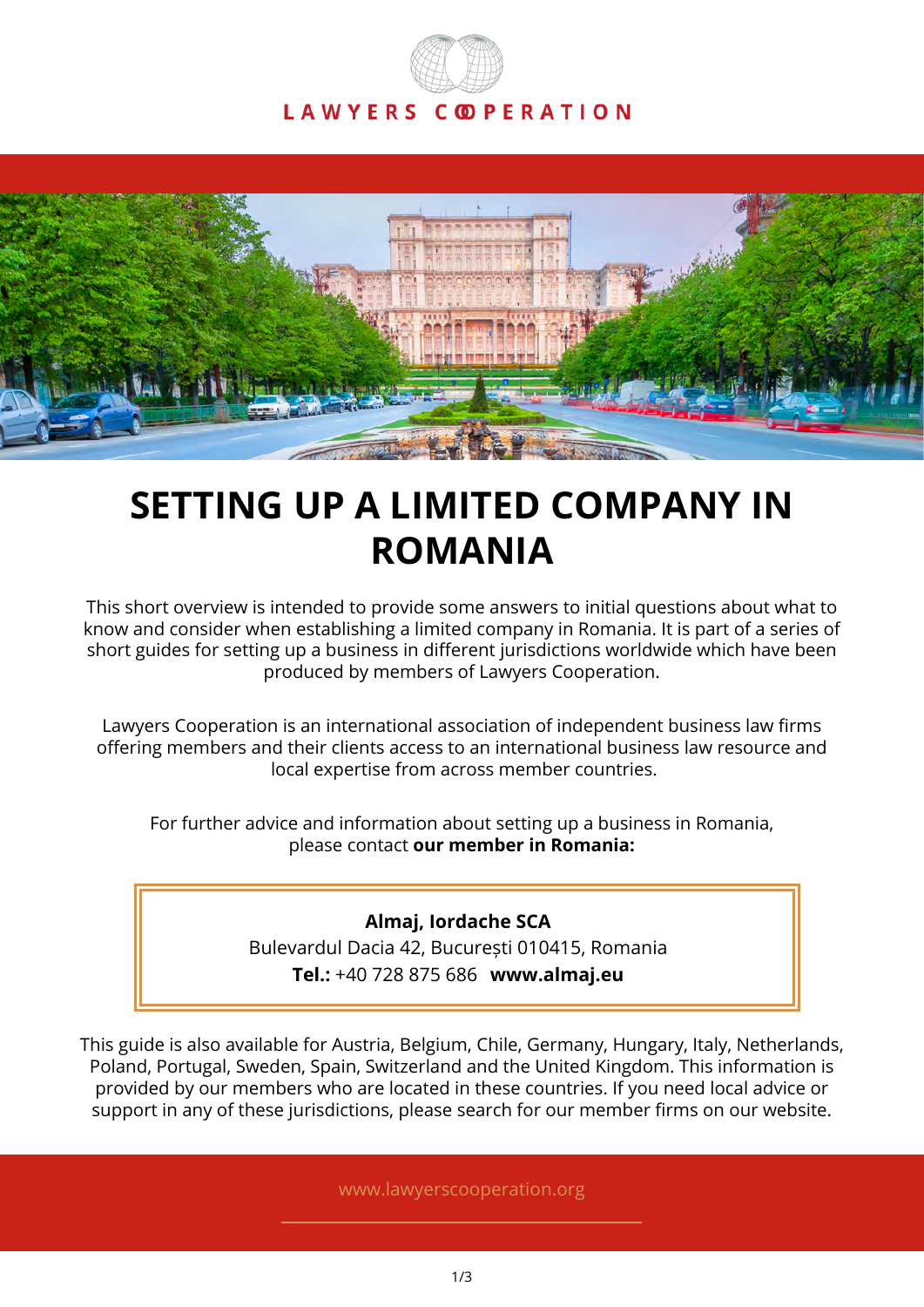

# **SETTING UP A LIMITED COMPANY IN ROMANIA - YOUR QUESTIONS ANSWERED**

#### **1. Name of a limited company in the native language**

Societate cu răspundere limitată (SRL)

#### **2. Costs associated with setting-up a limited company**

Lei 122, approximatively 25 Euro, which represents taxes collected by the Trade Registry for the publication of the documents in the Official Gazette of Romania, Part IV.

**3. Who is eligible to set up a limited company?** Natural persons or legal entities

#### **4. Are foreign nationals eligible to set-up a limited company?** Yes

#### **5. What is the minimum number of shareholders required?**

The minimum number of shareholders required is 1.

#### **6. When can the company start trading?**

As soon as it has been registered in the Trade Registry in the event that no additional permits are required for carrying out of the object of activity.

# **7. Who can be managing director of a limited company?**

Any natural person or even a legal entity, shareholder or non-shareholder

# **8. Paid-in minimum capital requirements?**

For a limited company, the share capital cannot be less than 1 Lei.

# **9. Is a Romanian bank account required for setting up a limited company?**

Limited companies do not have to prove subscription of share capital as a condition for setting-up the company; however, for the subscription of share capital, a Romanian bank account is required.

#### **10. Do articles of association have to be prepared?** Yes

**11. Does the registered address need to be in Romania?** Yes

Lawyers Cooperation - A partnership approach for global services provided by local law firms

www.lawyerscooperation.org